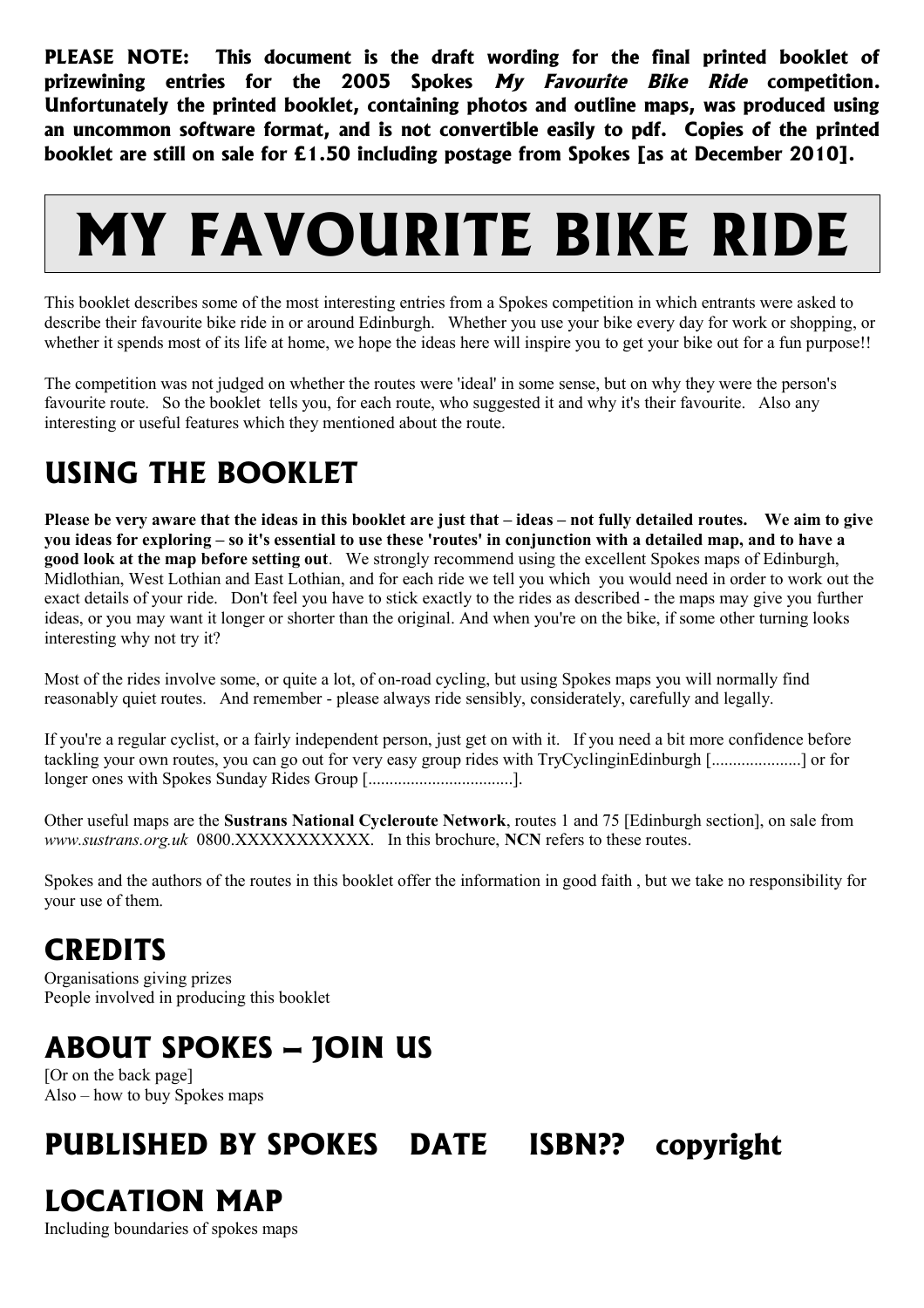# **1 THE WOW EDINBURGH CYCLE RIDE 335 words**

#### **DAN OGILVY - FIRST PRIZE WINNER**

Dan came to Edinburgh in 1982 to drive buses, which he did for 2 years, subsequently having a variety of jobs in the mental health field. He uses his bike all the time, and can't imagine living anywhere without one. He bought his dream bike nearly 25 years ago, a Raleigh Clubman lightweight tourer, and it's still serving him well. Another favourite ride is to North Berwick, returning with cakes - usually carried in the tum!

#### **IT'S MY FAVOURITE BIKE RIDE** . .

"*Mainly off-road, free of traffic lights, a real liberator – in the city, yet away from it. Lots of history, places and buildings of interest, lots of sky, and very different areas of the city. Haymarket Buzz, Newhaven Harbour peace [see photo], Leith bustle, Arthur Seat grandeur – It's a Wow!*"

#### **INTERESTING FEATURES EN ROUTE**

Old train track, now cycleway, with railway architecture, trees and high up the sky. Harbours – Newhaven and Leith docks – Royal Yacht Brittania. Leith arboretum. Arthur's Seat, with views to East Lothian, Fife, the Palace and the Castle.

#### **SPOKES COMMENT**

Quite a few road links needed, mainly fairly quiet ones, but plan your route carefully in advance if with young or inexperienced cyclists.

#### **FACTS AND FIGURES**

**Approximate distance** 25 km **Approximate time** 2-4 hours **Spokes Map(s) needed** The Edinburgh Cycle Map

#### **BRIEF DESCRIPTION OF ROUTE**

Haymarket to Roseburn using track by railway

• Roseburn railway path north then east, through rail tunnel to Newhaven Harbour

- Leith Docks Ocean Terminal
- Through Leith via Bernard St, Cadiz St
- Path from Leith Links to Eastern General hospital, then right along disused railway.
- Road link to Meadowbank, then Royal Park high road past Dunsapie Loch
- Road link past Commonwealth Pool, to Meadows
- By road [NCN75] to the canal then to Haymarket.

#### **VARIATIONS**

**Karen McNish** suggested a shorter circle: Holyrood Park – McDonald Rd – path and tunnel to Newhaven – then as Dan to Holyrood, where you can relax by feeding the ducks.

### **2 LINLITHGOW TO EDINBURGH 336 words**

#### **MALCOLM BRUCE - SECOND PRIZE WINNER**

After learning to cycle as a child, and giving up as so many do, Malcolm returned at the tender age of 19. He is now a keen advocate of keeping children's interest, and set up a cycle club at his son's primary school. Malcolm is an education officer at Gorgie City Farm and a long-standing Spokes member - famed in the past for his cycling war cries of "...................." Unusually, Malcolm enjoys riding off-road in the evenings/dark (with a good set of lights). The attraction? It may seem a batty idea, but that's part of the appeal - try it yourself and see!

#### **IT'S MY FAVOURITE BIKE RIDE** . .

*"Wildlife - bats, buzzards, badgers; Tamelife - ponies, parrots, people; Diversions - Dundas Castle, N Queensferry, Zeebrugge(!); End - pint of IPA with companions at Haymarket*"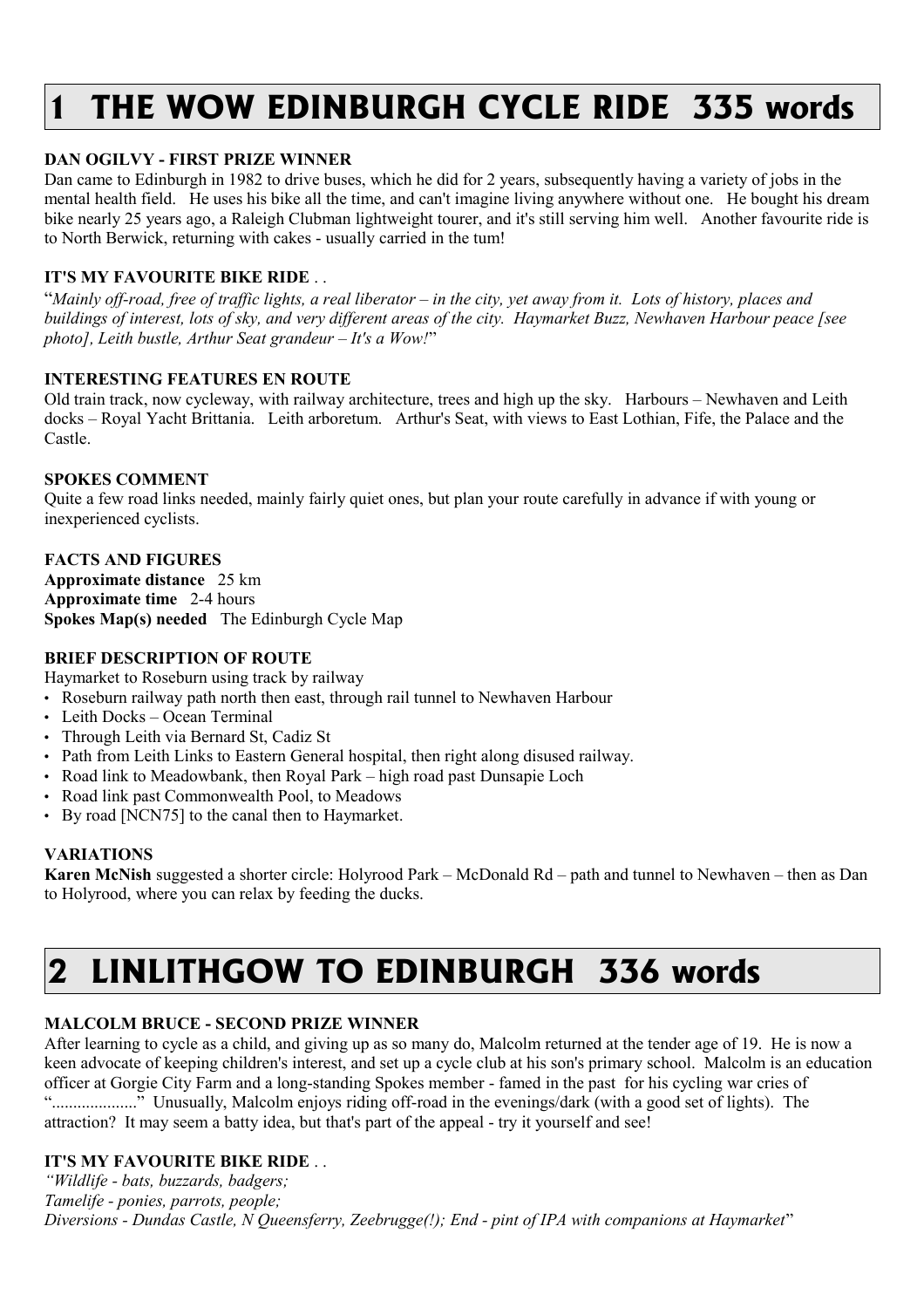#### **INTERESTING FEATURES EN ROUTE**

*Refreshments* - Canalside Bistro near Linlithgow [see prize donors, page 1]; Ryrie's pub at Haymarket. *More features*.- Midhope Tower, Hopetoun Estate, sea and bridges at South Queensferry, Dalmeny Estate.

#### **SPOKES COMMENT**

Mainly well-surfaced paths and quiet roads – suitable for any bike. Perhaps rather long for novices or young children. Avoid using train at busy times.

#### **BRIEF DESCRIPTION OF ROUTE**

- Train from Haymarket to Linlithgow.
- East along canal to Park Farm (Bistro), then minor road east through Philpstoun and under M9.
- CrossA904 [careful!] to dual use pavement eastward, then left for Abercorn.
- Enter Hopetoun Estate by west gate: go straight ahead on grassy track when road turns sharp left. Exit park by east gate.
- Shore road through South Queensferry, under rail bridge and left into Dalmeny Park.
- Through park to Cramond Brig entrance.
- Follow NCN1 to almost end of path at Roseburn then left through new housing to Haymarket.

#### **FACTS AND FIGURES**

**Approximate distance** 30 km **Approximate time** 2-5 hours **Spokes Map(s) needed** West Lothian and Edinburgh

#### **VARIATIONS**

**Vicki Husband** suggested a simpler route, suitable for novices / older children: follow Canal towpath from Leamington Bridge to Linlithgow, returning by train.

### **3 PENTLAND HIGH ROAD 359 words**

#### **GOFF CANTLEY**

Since retiring early, Goff has cycled more and finds pleasure in both city and out of town cycling. CTC midweek rides, shopping trips involving Edinburgh's cycle paths and cut-throughs, and long rides on some of the more distant parts of the Sustrans network in Scotland all get the thumbs up from Goff.

#### **IT'S MY FAVOURITE BIKE RIDE** . .

"*Such a variety of scenery and country views; so little contact with traffic; so often a wildlife experience; so often different in light and shade; so close to suburban Edinburgh but so wild in parts. So good to rest at the top SW corner after the hill climb!*"

#### **INTERESTING FEATURES EN ROUTE**

Contact with the natural world of the Water of Leith; quiet tree-lined lanes bordering open fields, views to the open Pentlands hill country and north to the Ochils and Highlands. Mostly level but with one challenging climb to test your fitness. Pottering by 4 scenic reservoirs, with toilets and ranger centre at Harlaw.

#### **SPOKES COMMENT**

Mainly off-road and quiet roads. Possible with any bike but rough tracks in places so not ideal for narrow-tyred roadbikes. Long gradual uphill from Balerno and steep, rough downhill sections from East Kinleith so suitable for more experienced riders.

#### **BRIEF DESCRIPTION OF ROUTE**

- From West Mill Road, Colinton, by Water of Leith path to Balerno.
- By Johnsburn Road and Cockburnhill Road, left fork for Cockburn Hill Farm and steady climb to road along edge of Pentlands.
- At Red Moss Nature Reserve, track past car park to Threipmuir then Harlaw Reservoirs.
- Rejoin road at Harlaw Farm, right turn and continue north-east to East Kinleith Farm.
- Sharp right then left round farm cottages for track to Clubbiedean.
- Steep track down to Torduff, steeply down again to Balerno then Colinton.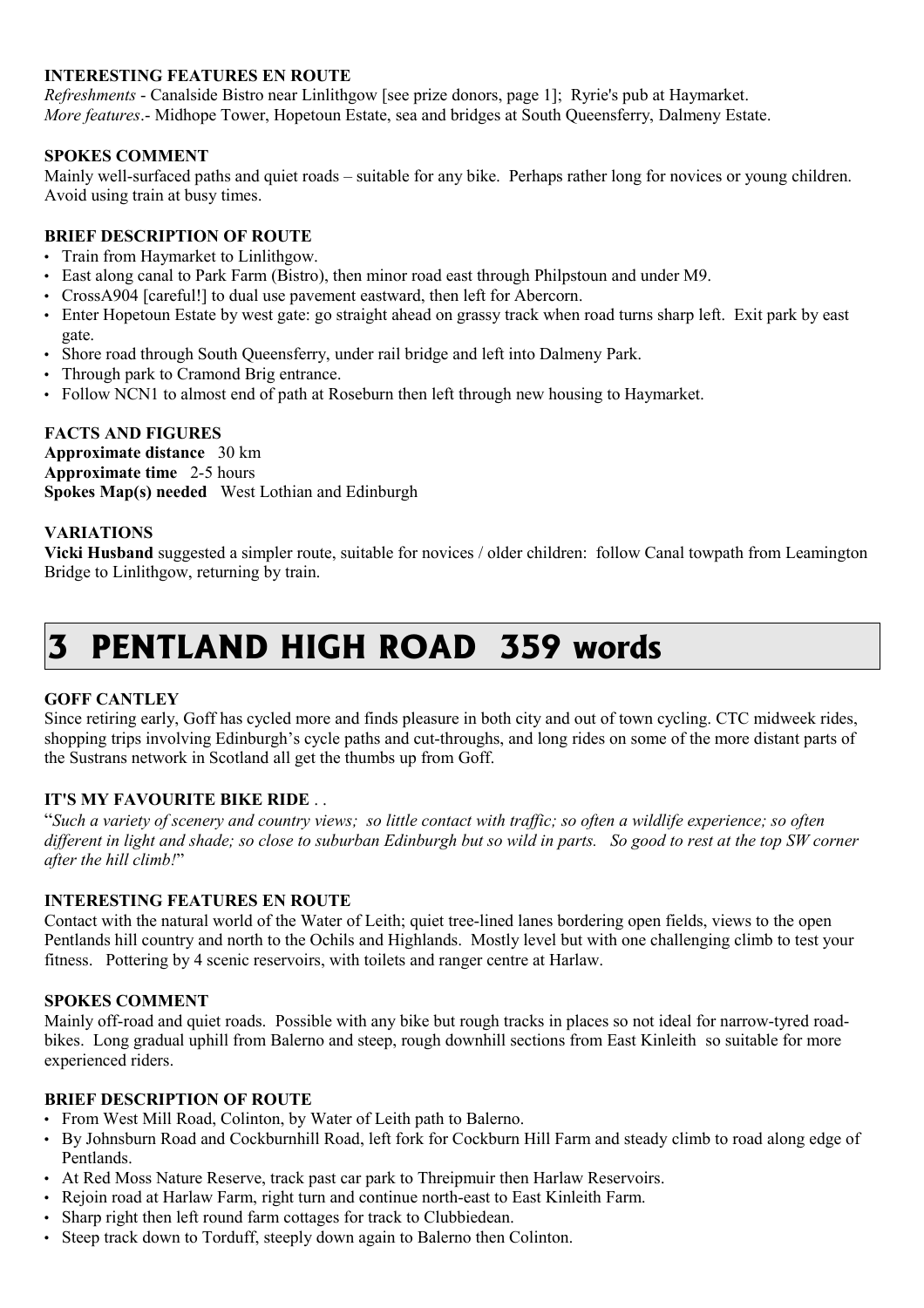**FACTS AND FIGURES Approximate distance** 23km **Approximate time** 2-3 hours **Spokes Map(s) needed** West Lothian and Edinburgh

#### **VARIATIONS**

**Bruce Laidlaw**, **Jenny Swan** and **Neil Robertson** all suggested rides in this area, starting at Bonaly, Lochrin Basin and Colinton respectively but taking the more direct route from Balerno to Red Moss car park.

### **4 MORTONHALL ESTATE 361 words**

#### **GORDON DAVIES**

Munro bagging might not be the most obvious way to get into cycling but that is what started things for Gordon a few years ago. [Maybe that's why his favourite local ride is "not hilly"!] Highland rides to remote mountains are now accompanied by lots of leisure rides around Edinburgh with friends, and all using the one hybrid bike.

#### **IT'S MY FAVOURITE BIKE RIDE** . .

"*Not hilly, but a very varied ride with fantastic views to East Lothian, Arthur's Seat, Edinburgh Castle, Fife and the Firth of Forth*."

#### **INTERESTING FEATURES EN ROUTE**

Woods, fields with horses, and wonderful views as above. Shops, cafe and toilets at Klondyke Garden Centre. Note – we extended Gordon's route to include ideas from **Harris Keillar**, who also mentions Mortonhall Arboretum and Morton Farm Doo'cot as points of interest.

#### **SPOKES COMMENT**

Mainly off-road or quiet streets, but 3 busy main road crossings. Suitable for supervised novices and family cycling. Some paths can be muddy – save for dry weather if using road bikes. There are two locked gates: your must use adjacent narrow kiss-gates or lift your bike over.

#### **BRIEF DESCRIPTION OF ROUTE**

- From Biggar Road, just south of Fairmilehead crossroads, east through the Wintons and to Morton Mains.
- Field track to Broomhills and out to Frogston Road.
- Across main road, by Mortonhall Park Gardens to Klondyke Garden Centre. Past caravan park.
- Just after Stables Bar, left for track across fields and through woods to Braid Road.
- Across Comiston Road and by Pentland View or through park to Camus Park, across Oxgangs Road and by Swanston Avenue back to start.

#### **Alternative (avoiding roads)**

- From Braid Road entrance to Mortonhall Golf Course, through woods. After passing Buckstone Primary, right fork onto path for Mounthooly.
- Down Mounthooly Loan, right into Frogston Road West and left for Birrell Collection Nursery and Morton Mains.

#### **Extension east**

- From Stables Bar by Stanedykehead to Alnwickhill Road.
- Steep downhill and left into Liberton Drive
- Left just after golf range on left, past Meadowhead Riding Stables and return to Stables Bar

#### **FACTS AND FIGURES**

**Approximate distance** 13 km **Approximate time** 1-2 hours **Spokes Map(s) needed** Edinburgh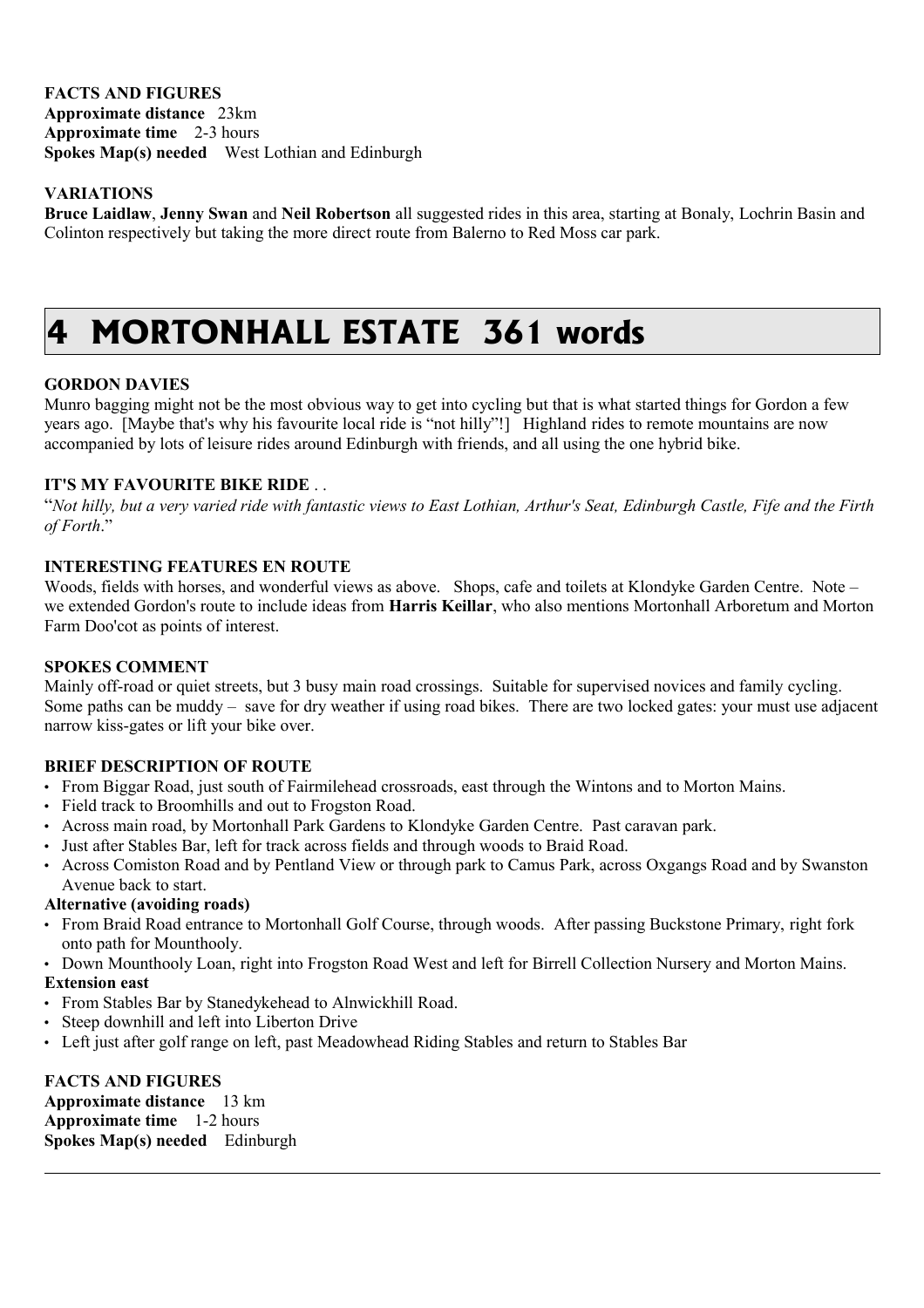# **5 LOANHEAD TO ROSLIN & HILLEND 292 words**

#### **NEIL ROBERTSON**

Neil took up cycling to combat middle aged spread and as cyclists of a certain age know, this works! Now he has spread his wings instead, helping at cycling initiatives such as TrycyclinginEdinburgh, and leading CTC and SPOKES rides. Neil has a couple of mountain bikes, one for commuting and a fancier one for off-road riding.

#### **IT'S MY FAVOURITE BIKE RIDE** . .

"*The route is very scenic, largely away from towns and traffic, and has no long or steep gradients.*"

#### **INTERESTING FEATURES EN ROUTE**

Rural views and wildlife in Roslin and Rosewell areas. Rosslyn chapel and castle near the route. Various shops and pubs easily accessible at various points.

#### **SPOKES COMMENT**

Short ride on paths and quiet roads, minimising contact with the many main roads in this area. Care needed at crossings of A701 and on short section of A703. Suitable for accompanied novices, probably not young children. Suitable for any bike, but Roslin section muddy if wet.

#### **BRIEF DESCRIPTION OF ROUTE**

- From traffic lights in centre of Loanhead, south to Cemetery Road to access railway path: over restored Bilston Viaduct to Roslin village.
- Just after turn-off for Rosewell, left turn for Oatslie Sandpit, leading to Auchendinny Road.
- Right turn to reach A701 dual carriageway. Across this then right, using pavement and section of old road.
- Left turn for Bush Estate. Right turn for Easter Bush and through to A703.
- Left along A701 towards Hillend then, after almost 1 mile, right turn for Damhead.
- Right again to reach A701, straight over at roundabout beside IKEA then right and through "Cycles only" section back to Loanhead.

#### **FACTS AND FIGURES**

**Approximate distance** 13km **Approximate time** 1½-2 hours **Spokes Map(s) needed** Midlothian

## **6 DALKEITH/MUSSELBURGH CIRCLE 252 words**

#### **DAVID WARDROP-WHITE**

David is the living proof that even a management consultant can be an active ambassador for cycling! He is a Sustrans Ranger for NCN route 1, from near his home in Dalkeith, to the Midlothian/Borders boundary. A particular passion is cycling in the Hebrides. David hopes to steer his company to a Cycle-Friendly employer award in 2006.

#### **IT'S MY FAVOURITE BIKE RIDE** . .

"*It's largely off-road, but wide and well-surfaced. There's a lot to see of views and nature, and refreshments can be found in Musselburgh.*"

#### **INTERESTING FEATURES EN ROUTE**

Beach, bird reserve and pond, in Musselburgh area. Path beside beautiful river Esk. Dalkeith Park and Palace.

#### **SPOKES COMMENT**

Mainly good paths and minor roads, but the coastal track is rough in parts. Care needed on two sections of busy A6094. Suitable for experienced riders and accompanied novices able to cope with the main road sections.